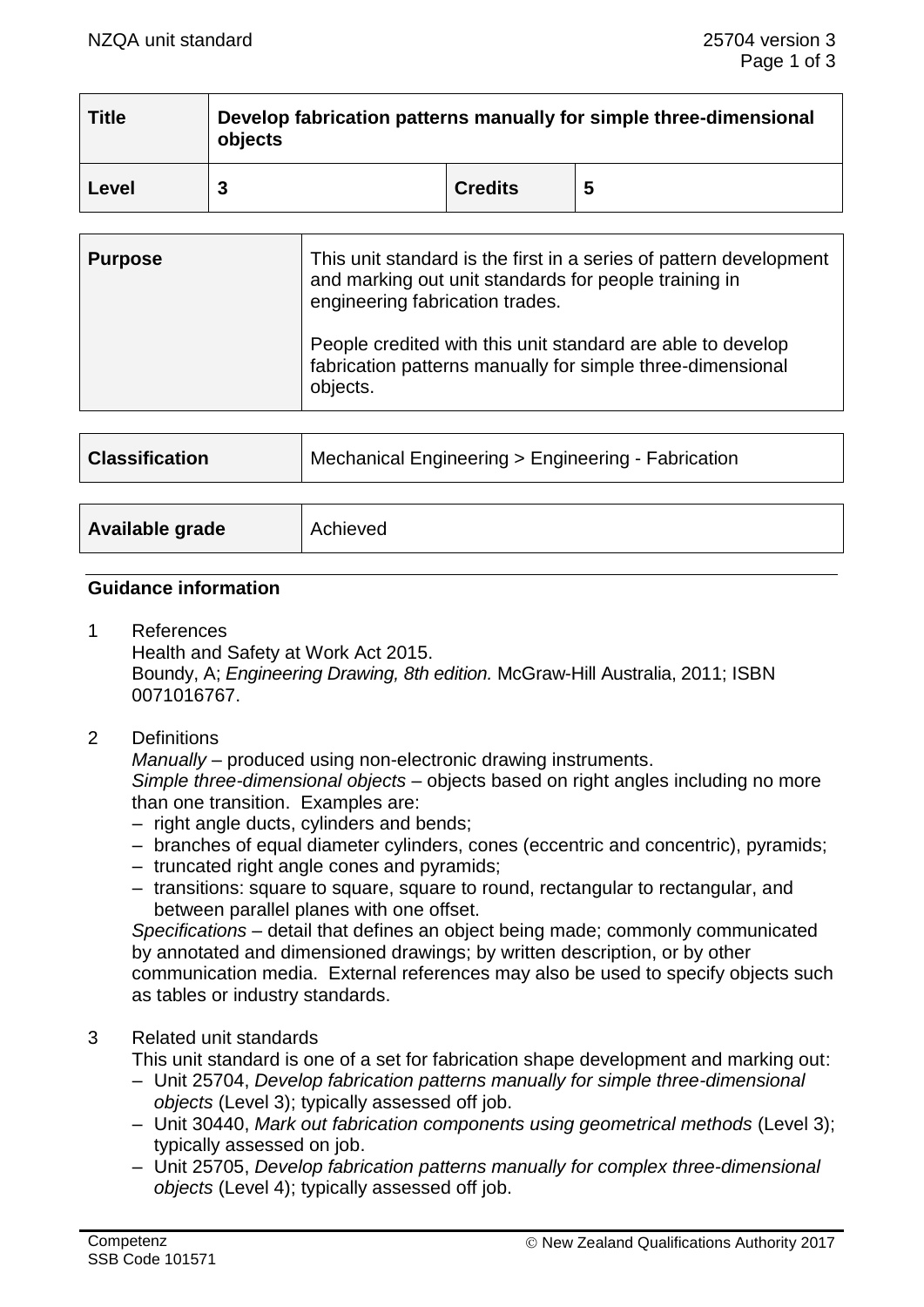## 4 Materials

Examples of materials are – sheet, plate, structural sections, angles, channels, ducts, pipes, tubes.

## **Outcomes and performance criteria**

## **Outcome 1**

Develop fabrication patterns manually for simple three-dimensional objects.

Range six pattern developments involving parallel lines, radial lines and true shape elevations. Three pattern developments must involve transitions. The overall evidence must include developments covering three different material thicknesses. Examples of developments are – right angle elbow joints in tube, diagonal cut through square or simple polygon prism, square to square and round to round transitions to join sections or ducts of different size, pipe interpenetration (such as small pipe penetrating large pipe).

Pattern material – paper or cardboard.

## **Performance criteria**

- 1.1 Thickness calculations are made to establish orthographic view dimensions.
- 1.2 Sufficient orthographic views of objects are drawn to enable pattern development.
- 1.3 Patterns are manually developed from orthographic views.
- 1.4 Pattern developments include material thickness allowances.
- 1.5 Patterns are checked for dimensional accuracy in accordance with specifications, and any inaccuracies corrected.

Range examples are – measurement, modelling of patterns into three dimensional shapes.

| <b>Planned review date</b> | 31 December 2022 |
|----------------------------|------------------|
|                            |                  |

#### **Status information and last date for assessment for superseded versions**

| <b>Process</b> | <b>Version</b> | <b>Date</b>   | <b>Last Date for Assessment</b> |
|----------------|----------------|---------------|---------------------------------|
| Registration   |                | 17 July 2009  | 31 December 2021                |
| Review         | າ              | 16 March 2017 | 31 December 2022                |
| Review         | 3              | 20 July 2017  | N/A                             |